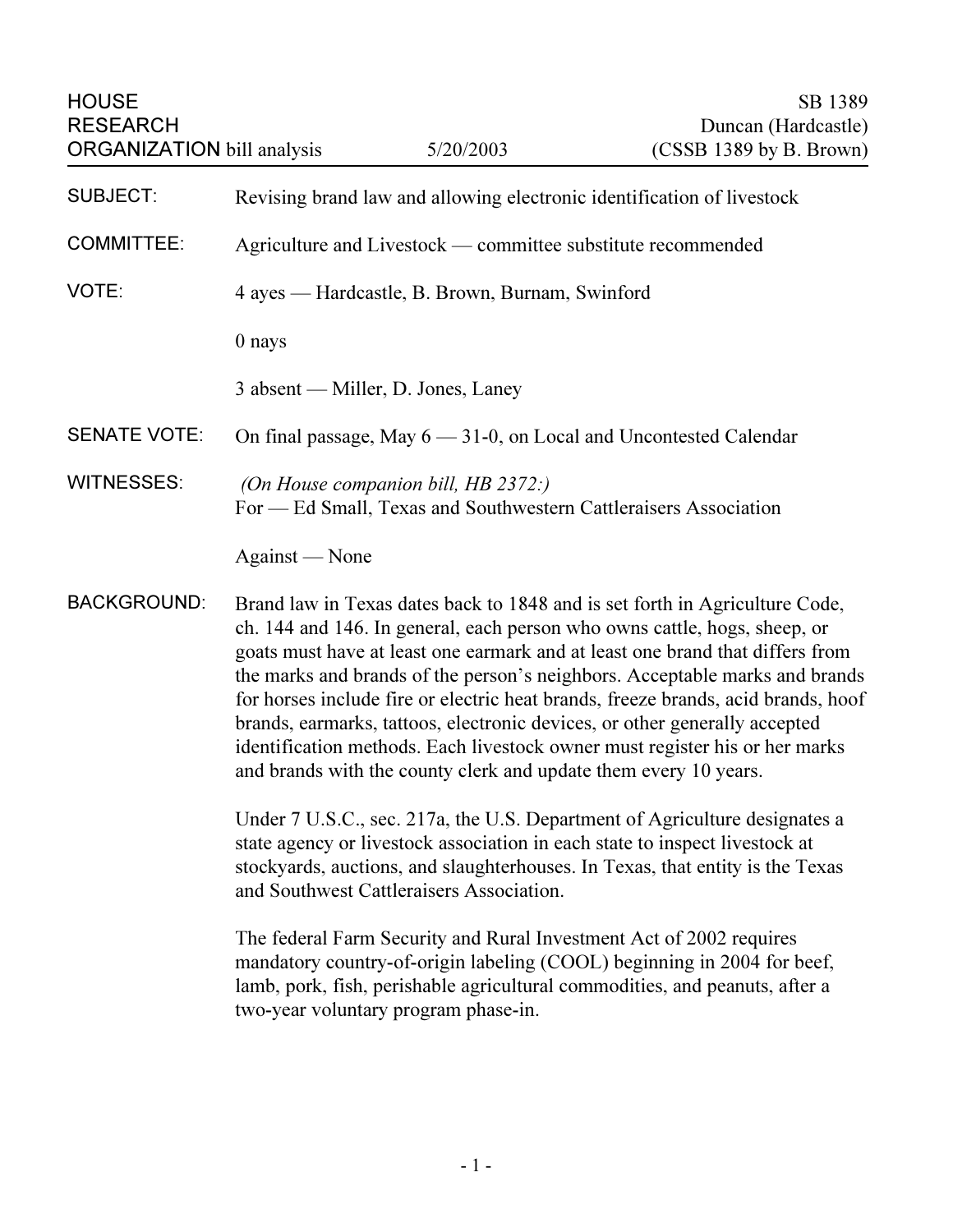## $\overline{\mathsf{B}}$  1389  $\overline{\mathsf{O}}$ r  $\frac{1}{\sqrt{1-\frac{1}{\sqrt{1-\frac{1}{\sqrt{1-\frac{1}{\sqrt{1-\frac{1}{\sqrt{1-\frac{1}{\sqrt{1-\frac{1}{\sqrt{1-\frac{1}{\sqrt{1-\frac{1}{\sqrt{1-\frac{1}{\sqrt{1-\frac{1}{\sqrt{1-\frac{1}{\sqrt{1-\frac{1}{\sqrt{1-\frac{1}{\sqrt{1-\frac{1}{\sqrt{1-\frac{1}{\sqrt{1-\frac{1}{\sqrt{1-\frac{1}{\sqrt{1-\frac{1}{\sqrt{1-\frac{1}{\sqrt{1-\frac{1}{\sqrt{1-\frac{1}{\sqrt{1-\frac{1}{\sqrt{1-\frac{1}{\sqrt{1-\frac{1$ page 2

| <b>DIGEST:</b>            | CSSB 1389 would amend Texas brand law to allow livestock owners to use<br>tattoos and electronic devices to distinguish their cattle, hogs, sheep, or goats<br>from their neighbors' livestock. Livestock owners would have to record new<br>tattoos and electronic devices with the county clerk and would have to update<br>that information every 10 years. Within 30 days after the date a county clerk<br>received a new cattle record, the clerk would have to forward the information<br>to the Texas and Southwest Cattleraisers Association.                                                                                                                                                                                                                                                      |  |  |
|---------------------------|------------------------------------------------------------------------------------------------------------------------------------------------------------------------------------------------------------------------------------------------------------------------------------------------------------------------------------------------------------------------------------------------------------------------------------------------------------------------------------------------------------------------------------------------------------------------------------------------------------------------------------------------------------------------------------------------------------------------------------------------------------------------------------------------------------|--|--|
|                           | The bill would repeal provisions related to driving cattle without a road brand,<br>marking or branding an animal outside a pen, and recording a bill of sale and<br>a list of animals with the county clerk before driving. It would repeal<br>Agriculture Code, ch. 144, subchapters B and D, regarding county brands and<br>other provisions that apply only to counties. It also would repeal ch. 146,<br>subchapter C, regarding inspection, sale, and shipment of hides and animals in<br>certain counties.                                                                                                                                                                                                                                                                                          |  |  |
|                           | The bill would take effect September 1, 2003.                                                                                                                                                                                                                                                                                                                                                                                                                                                                                                                                                                                                                                                                                                                                                              |  |  |
| <b>SUPPORTERS</b><br>SAY: | CSSB 1389 would repeal obsolete provisions in Texas brand law and would<br>recognize technological advances in animal ownership identification by<br>including electronic devices and tattoos as acceptable methods of branding all<br>livestock. Horse owners already use electronic devices to tag their animals,<br>and even small-animal veterinarians offer such a service for cat and dog<br>owners. The Texas and Southwestern Cattleraisers Association has a scanner<br>to read the new information, and the bill would provide a legal means for<br>Texas ranchers to use this electronic identification.                                                                                                                                                                                        |  |  |
|                           | The bill would update state brand law to prepare Texas ranchers and farmers<br>for more sophisticated record keeping. Under COOL requirements enacted in<br>the 2002 federal farm bill, ranchers and farmers will have to keep records<br>sufficient to trace and verify claims of origin. Under this new system, which<br>becomes mandatory in 2004, the entire production system, from birth to retail,<br>must have appropriate record keeping in place. For example, even in the<br>relatively simple situation in which a calf is born and raised on a farm in<br>Virginia, finished in a feedlot in the Texas Panhandle, and slaughtered and<br>processed by a Kansas packing plant, record keeping will be needed to<br>establish country of origin. In each of these steps the animal is owned and |  |  |

managed by different parties, and even the component cuts of the animal are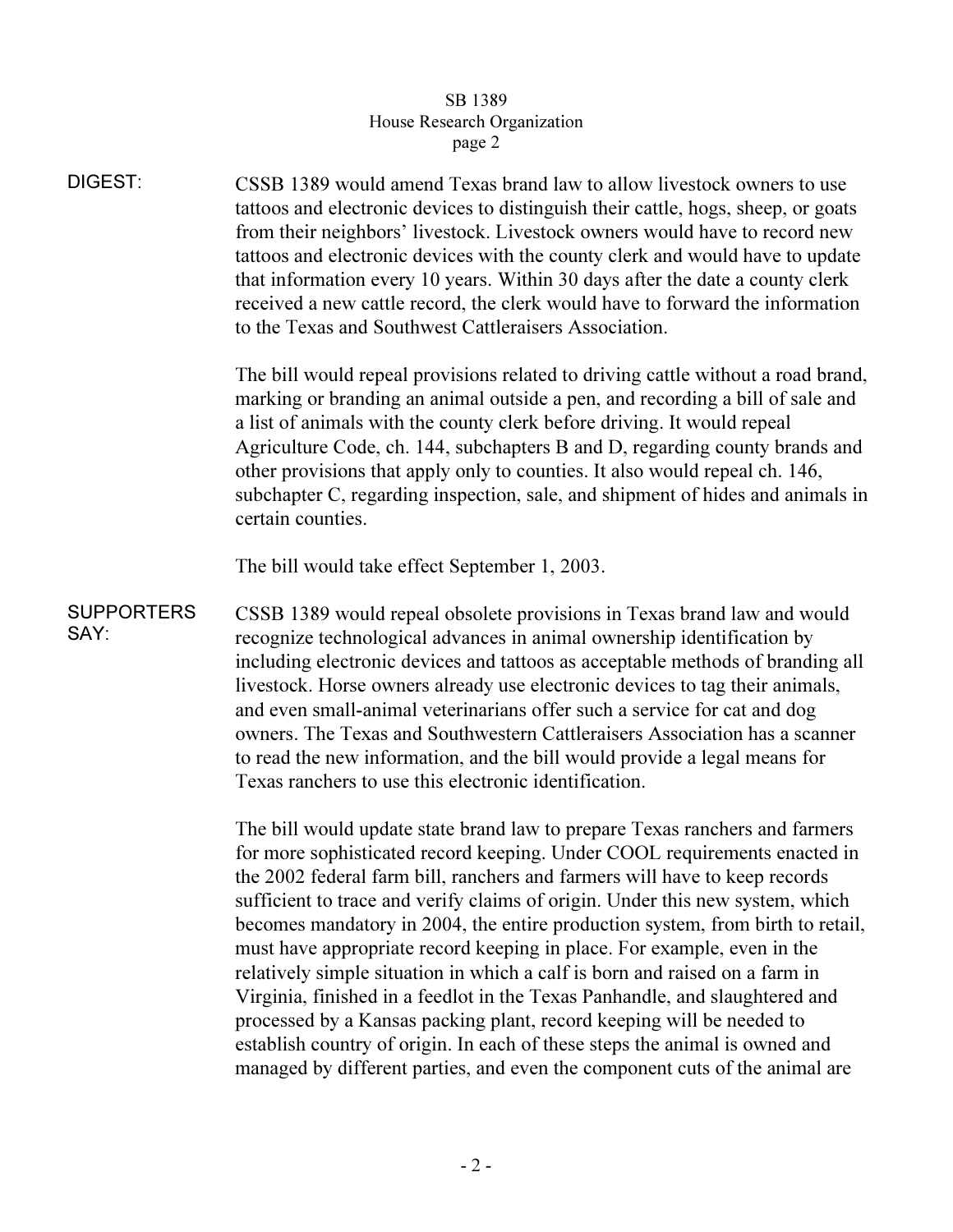## SB 1389 House Research Organization page 3  $\mathbf{r}$   $\mathbf{r}$   $\mathbf{s}$   $\mathbf{r}$   $\mathbf{s}$

marketed to different retail outlets. At some point in the not too distant future, electronic record keeping no longer will be optional. CSSB 1389 would bring Texas' brand law into the 21st century.

Electronic branding already provides valuable information to modern ranching operations. Owners who track branded beef from birth to retail can collect information on how a particular animal is graded by meat inspectors, such as whether it was sold as prime beef or something else. This information goes back to the owner, who can keep track of which bull sired that animal and, thus, which breeds of cattle are genetically more likely to be graded prime than others. Other records that can be kept on an electronic chip include date of birth, sire and dam for purebreds, health and vaccination records, and the premises where an animal was bred, fed, or slaughtered. CSSB 1389 would facilitate a positive trend toward technological innovation in the Texas ranching industry.

Texas and Southwestern Cattleraisers Association pays county clerks 15 cents plus postage for each brand filing forwarded to the association. So while it may represent a paperwork burden, this function also generates revenue for counties.

- **OPPONENTS** SAY: CSSB 1389 would create a paperwork burden for county clerks, who would have to forward copies of registered brand records to the Texas Southwestern Cattleraisers Association within 30 days. Many rural county clerks are employed part-time and already are overburdened with paperwork. Under the House companion bill, county clerks only would have had to make records available to the association, not to forward them. The House version set forth a more practical way to implement the legislation.
- NOTES: The companion bill, HB 2372 by Hardcastle, would have required county clerks to make copies of branding records available to the Texas and Southwestern Cattleraisers Association, rather than forwarding copies to them. HB 2372 was placed on the House General State Calendar on May 7 but was postponed.

The engrossed version of SB 1389 would have made the following changes in addition to those in the House committee substitute: